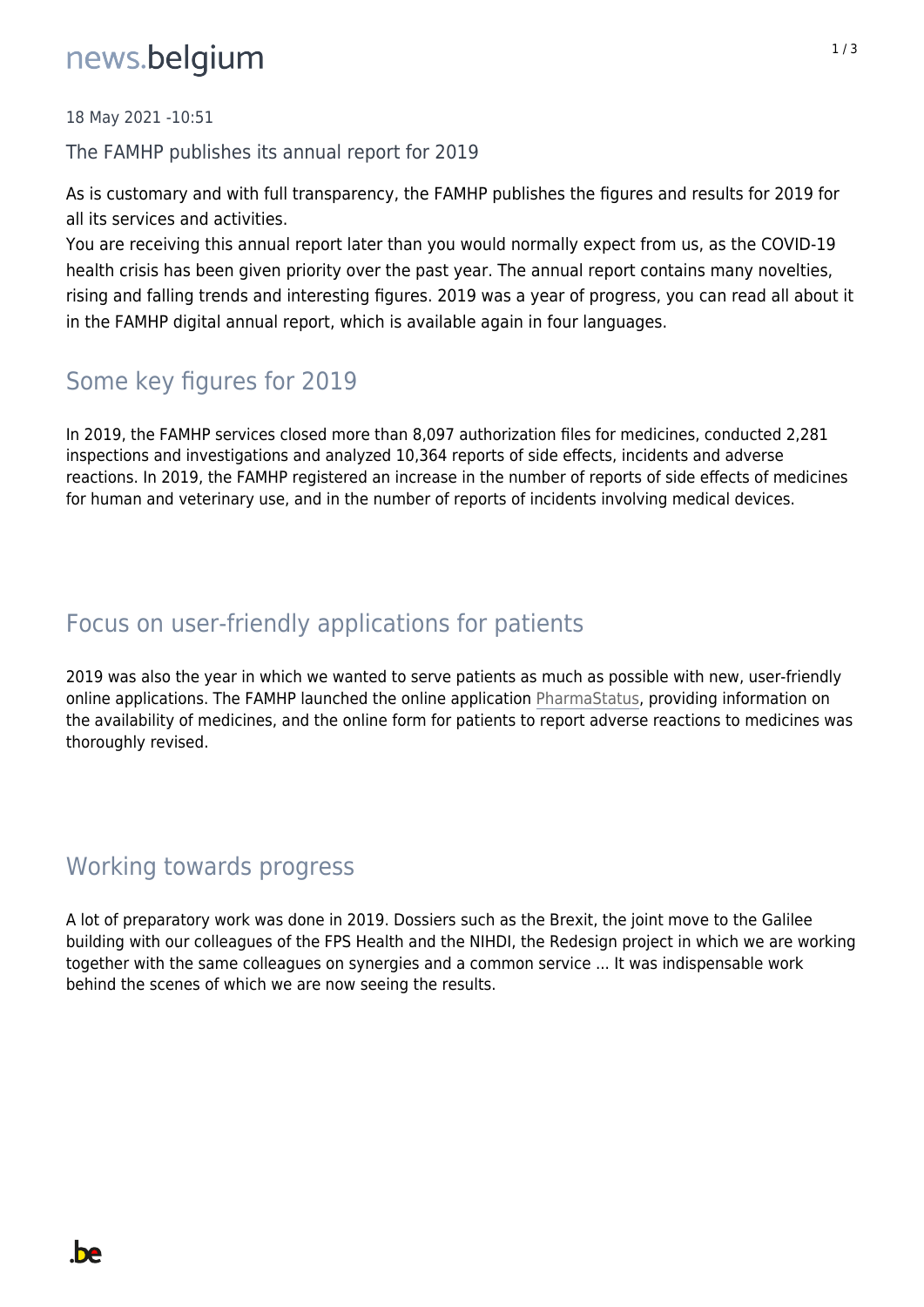#### $\blacksquare$

Normally, all FAMHP services gather their figures in March and April, in order to present you an annual report by summer. This was not the case in 2020. The fight against COVID-19 received, and still receives, our fullest attention. Almost all FAMHP services have seen their range of tasks expand, resulting in a huge increase in workload. You will therefore receive the 2019 annual report almost one year later than expected, but I insisted on still giving the achievements of that year this attention.

My sincere thanks to all FAMHP staff members and external partners for their investment in the agency's activities to serve our fellow citizens. Only by working together we have been able to achieve these results, and

 $\blacksquare$ 

only together we will be ready for new challenges.

Xavier De Cuyper, CEO of the FAMHP

Discover all 2019 achievements in the FAMHP digital annual report. We also invite you to give your opinion on the annual report via an online survey.

More information The annual report of the FAMHP for 2019

**be**